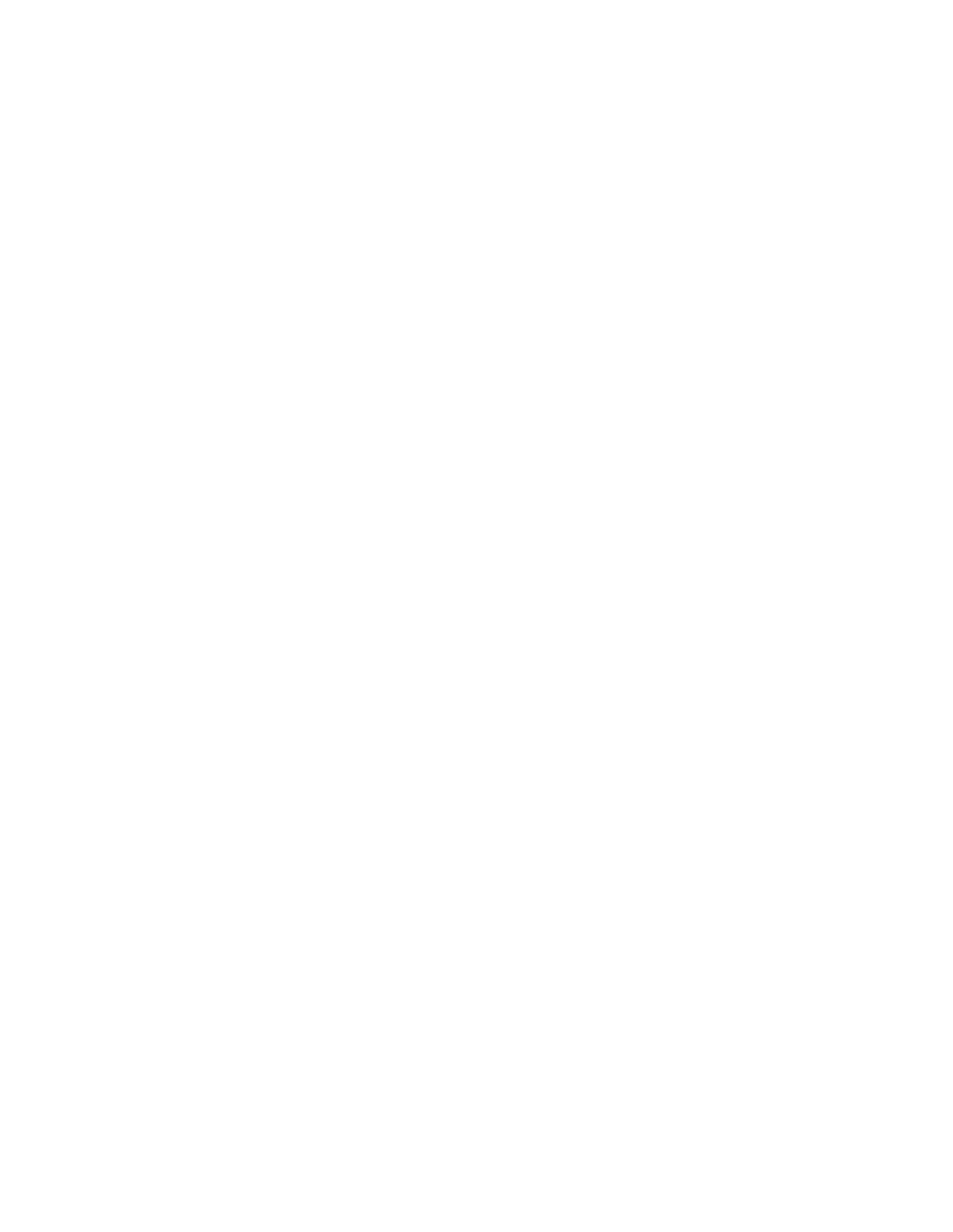Leader: God of our redemption: our cities and our streets have become places of war and violence. Our schools and our homes have moved from places of safety and sustenance to places of fear and anxiety. Let us not be silent. Create in us such a desire for civility, such a longing for peace, such a love for our neighbor that we will not be stopped in our efforts to restore our neighborhoods and our towns. Raise up among your faithful people a common desire to redeem all that you have entrusted to us. Make us bold for peace.

**People:** Send your redeeming spirit of peace and justice upon us and the world you have entrusted into our care.

**Leader:** Loving God: You love every person that you have made and call us to do the same. Give us the wisdom and grace to be close to all who suffer: in body, mind, spirit or relationship. Give us the courage to be present to those who live in isolation; to comfort those whom no one comforts; to see those whose pain we would rather not see. Give us ministering hearts and healing hands. Turn our lives and the lives of our churches and communities to seek those who need to see your love in our eyes.

**People:** Send your loving spirit of peace and justice upon us and the world you have entrusted into our care.

**Leader:** Prince of Peace: You challenge us when we seek a shallow justice—when we cry "Peace, peace"—when there is no peace. Give courage to those who seek your purposes; who challenge and address the truth of our violent ways. In the struggle to reduce gun violence, stand with those who keep covenant with you to protect the lives of every person. Uphold them in their work by your grace, that we may be known as people of peace, as lovers of justice.

**Leader and People (unison)** *Come, oh Lord, and set us free; Give your people peace. Come, oh Lord, and set us free; Come, Lord Jesus, come.*

Prayer litany adapted from The Washington National Cathedral's Gun Sabbath Prayers, March 15, 2013. (http://www.cathedral.org/learn/GunSabbath2013-prayers.shtml)